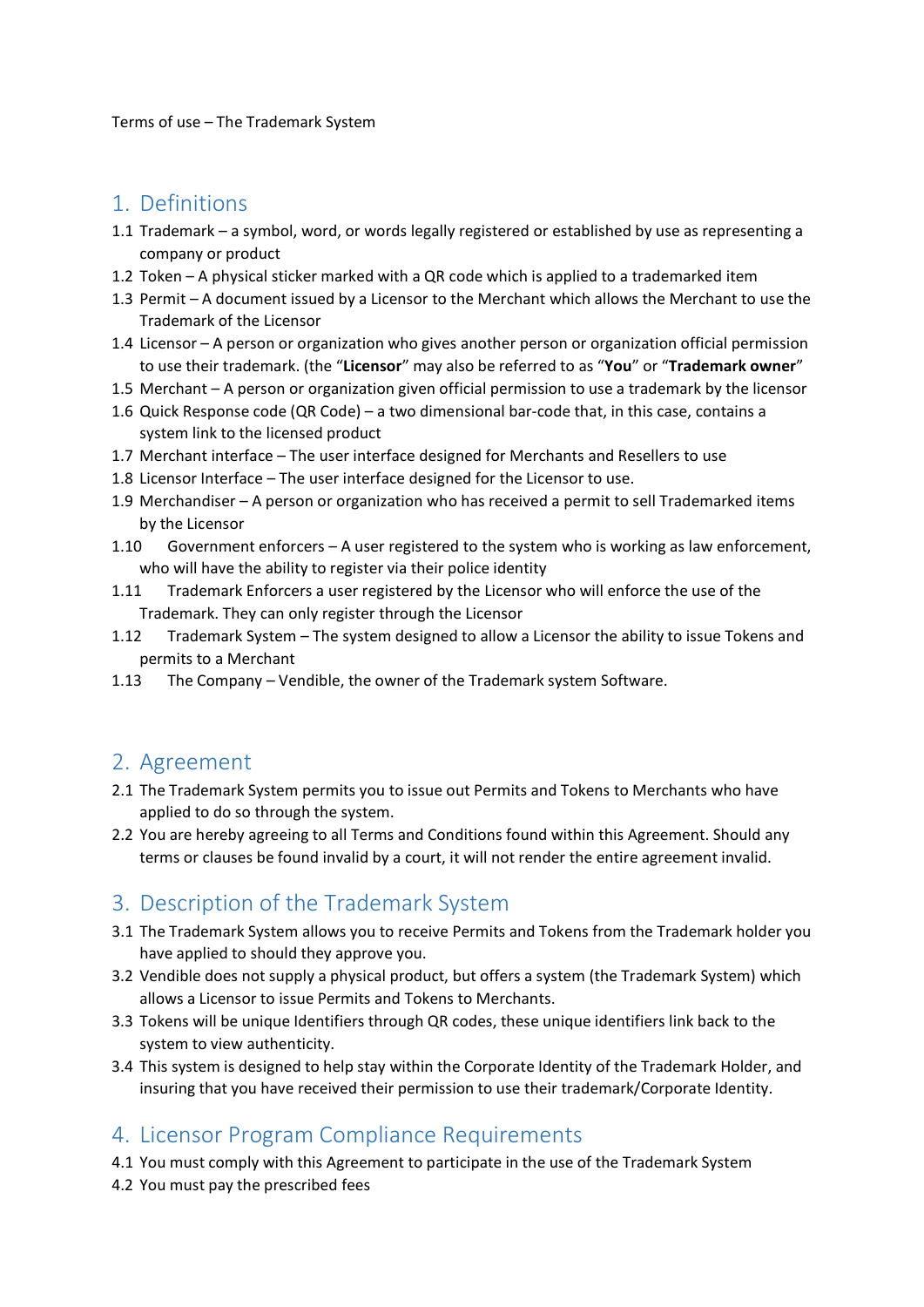- 4.3 You must promptly provide Vendible with any information that we request to verify your compliance with this agreement
- 4.4 If you violate this Agreement, or if you violate terms and conditions of any other applicable Trademark System Agreement, then, in addition to any other rights or remedies available to us, we reserve the right to permanently (to the extent permitted by applicable law) withhold (and you agree you will not be eligible to receive) any and all fees otherwise payable to you under this Agreement, whether or not directly related to such violation without notice and without prejudice to any right of Vendible to recover damages in excess of this amount.

# 5. Vendible Customers and POPI

- 5.1 Registering on the system will require certain details being captured. Details may include (but not limited to) company address; Contact numbers; ID numbers; company registration numbers; banking details; personal address; employee details.
- 5.2 In accordance with the POPI Act these details may be removed upon request.
- 5.3 It strictly remains the responsibility of the User (you) to request to remove your data in accordance to the POPI Act. See Schedule 3
- 5.4 Your Phone number; email address; company name; and company location; may be shared with other registered users. Should you not with this to occur. **Do not accept these terms and condition and refrain from using this system**.

## 6. Token Ordering

- 6.1 When ordering Tokens from the Trademark System it is your responsibility to insure that the correct processes and channels are being followed.
- 6.2 All orders placed through the system will take 5-10 working days to deliver, should it take longer than the allotted time please contact us.
- 6.3 All delivery fees are to the users account. Should your Tokens not arrive, you are subject to replace an order and pay the prescribed fees.

# 7. Token Receiving and Application

- 7.1 It is your responsibility to receive the goods and check for damage. Should a user accept the parcel it will be assumed that all the contents is there and that there is no damage.
- 7.2 Tokens will be specific per product batch, it is Your responsibility to apply the Tokens to each product individually.
- 7.3 Tokens are designed to stick to surfaces, however are not guaranteed to stick every time. It is Your responsibility to insure they are placed on a surface which will work adequately.
- 7.4 Tokens which fall off may need to be re ordered. The fees for Reordering/delivery and any other fees strictly remain the responsibility of the user.
- 7.5 Vendible is not responsible for the printing or distribution of the Tokens, this is outsourced to a third-party. Any delivery complains and queries should be addressed to the company you ordered from.

## 8. Warranties

8.1 Your access to and use of the Services or any content is at your own risk. You understand and agree that the services are provided to you on an "as is" and "as Available" basis. Without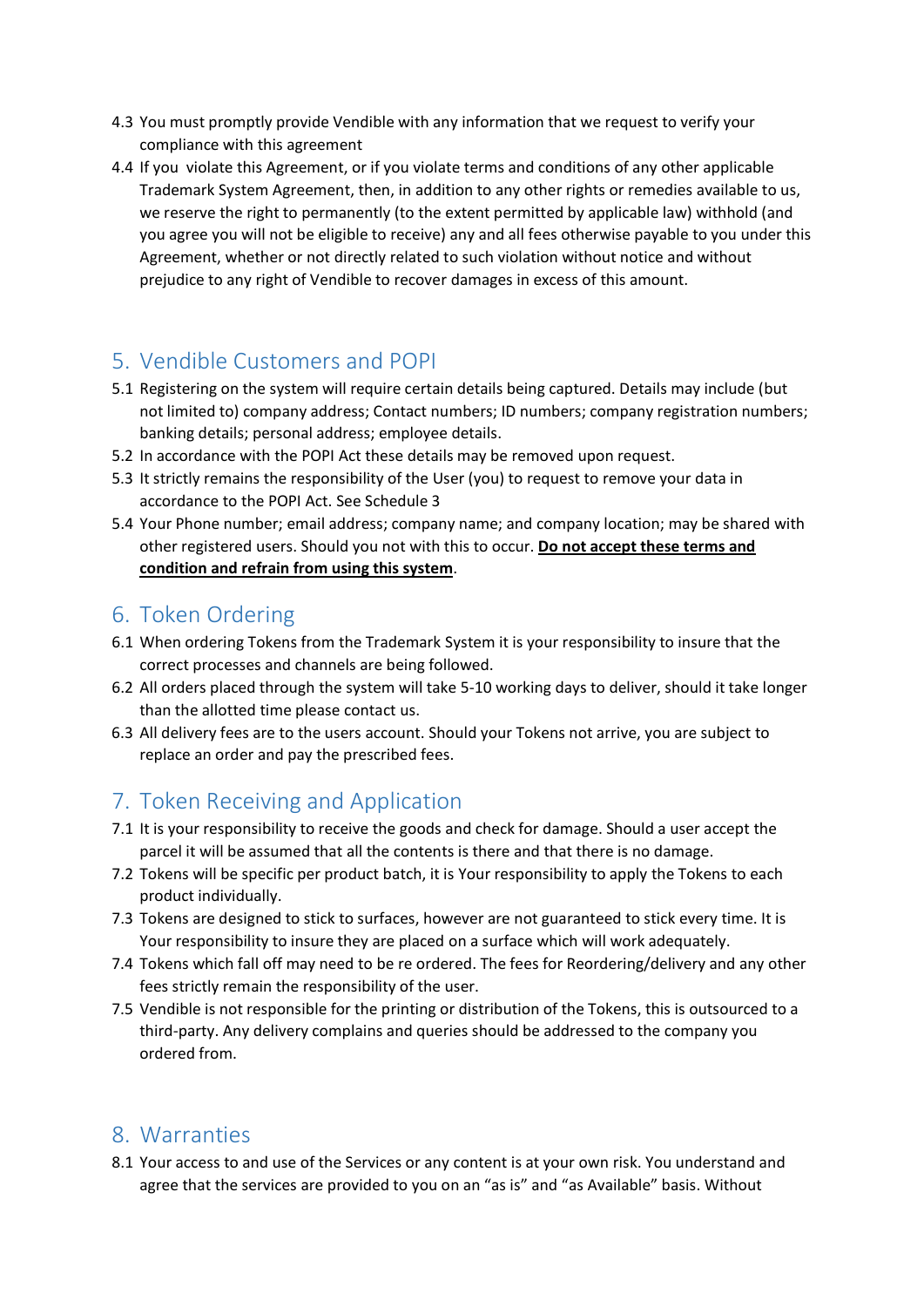limiting the foregoing, to the full extent permitted by law, Vendible disclaims all warranties, express or implied, of Merchantability, use of service or marketability.

- 8.2 Vendible makes no representation or warranties of any kind with respect to the services, including any representation or warranty that the use of the service will:
- 8.2.1 (a) be timely, uninterrupted or error-free or operate in combination with any other hardware, software, system, or data,
- 8.2.2 (b) meet your requirements or expectations,
- 8.2.3 (c) be free from errors or defects will be corrected,
- 8.2.4 (d) be free of viruses or other harmful components; or
- 8.2.5 (e) Be entirely secure or that the information you share with the Company will be secure.
- 8.3 The Company also makes no representations or warranties of any kind with respect to Content; User content, in particular is provided by and is solely the responsibility of, the User providing that Content. No advice or information, whether oral or written, obtained from The Company or through the Services will create any warranty not expressly made herein.

# 9. Identifying yourself when using the system

- 9.1 You must clearly state the following or any substantially similar statement previously allowed under this agreement, on your Site or any other location where Vendible may authorize your display or other use of the Program content
- 9.2 It is your responsibility to maintain the secrecy of your Username and Password. Do not Share these details with anyone. Vendible cannot and will not be held liable for any damages, consequential loss, or privacy infringement.
- 9.3 It is assumed reasonably that the details you have registered will act on behalf of you. Any acceptance of any agreement on the system will be deemed Valid as per the Electronic Communication and Transmission Act (ECT Act 2002). See schedule 2

# 10. Term and Termination

- 10.1 The term of this Agreement will begin upon your registration for or use of the Trademark System. Either you or we may terminate this agreement at any time, with or without cause (automatically and without recourse to the courts, if permitted under applicable law), by giving the other party written notice of the termination.
- 10.2 Upon final termination, your data will be marked as Old Data. This will allow it to be deleted by the party required to do so. Any data that needs to be kept for legal reasons, specified in the Protection of Personal Information Act (POPI Act) will be kept for the prescribed amount of time. See schedule 3.

## 11. Disclaimers

- 11.1 The purpose of this system (as defined in Schedule 6) remains the purpose of the System. No alterations will be made to the Trademark system unless Vendible decides to do so.
- 11.2 The Trademark System strictly remains the property of Vendible, any links, content, and intellectual property remains that of Vendible, See Schedule 1.

## 12. Limitations of Liability

12.1 In no event shall Vendible be individually liable to You or the User for any damages for the breach of fiduciary duty by third-parties, unless the Company's act or failure to act involves intentional misconduct, fraud, or a knowing violation of the law.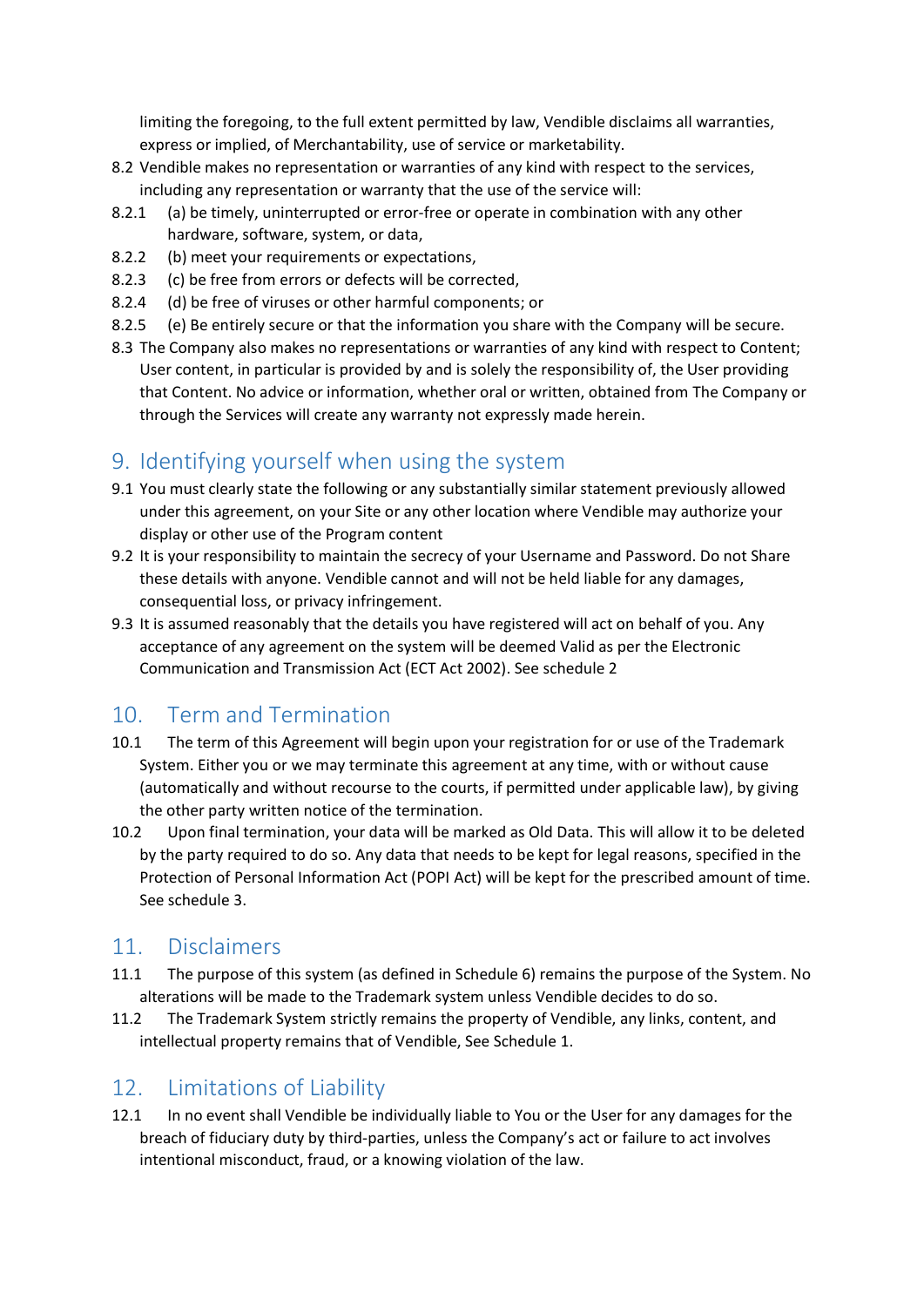12.2 Notwithstanding anything written herein to the contrary, You acknowledge and agree that the Company (and its members, shareholders, and directors) will not be held liable for any losses or damages, whether indirect, incidental, special, or consequential, in profits, goods or services, irrespective of whether or not you or the user has been advised or otherwise might have anticipated the possibility of such loss or damage.

## 13. Indemnification

- 13.1 By agreeing to this document you are stating that you have chosen to take part in the system being offered by the Company (the Indemnified Party). You are choosing to use this service out of your free will.
- 13.2 You indemnify the Company, it's members, Directors, and employees against all claims, losses, demands, actions, damages (either physical, monetary or emotional) and causes of action whatsoever arising directly or indirectly out of your acts connected with or arising out of the use of the System, whether suffered by you or any other third party you represent or who may have been affected by your actions, and you hold The company harmless there from.
- 13.3 You understand that the service being offered is access to a digital solution, which may have errors, glitches, bugs or malfunctions. By using the system and encountering an Error resulting in loss as mentioned above, you understand that The Company, its directors, Employees, agents and members will not be and/or are not responsible for any losses or damages which may arise. You assume full responsibility for the decision to use, and the consequences thereof, of using the Trademark System.
- 13.4 Should you wish to lay a query in the form of a grievance or pursue legal means for recourse, you understand that you are to first follow the Dispute resolution, found in Schedule 4

## 14. Governing Law and Disputes

- 14.1 Should any clause be found to contradict the law within this document, it will not render the entirety of the document invalid. The full force of the agreement will stay in place, with the statement seen invalid by the law removed.
- 14.2 This agreement corresponds with the relevant POPI Act requirements as well as the relevant ECT Act requirements. Should one of these have been missed, it will not be to the fault of Vendible. Should you discover an issue you are to report it to the Vendible administration, once an issue is reported, Vendible will review the issue and have it corrected within 90 working days.
- 14.3 Any Disputes which may arise, follow a strict Dispute resolution procedure. For a full review of the dispute resolution procedure, please see Schedule 4

## 15. Taxes

15.1 All prices stated on the system are inclusive of VAT.

## 16. Additional Provisions

- 16.1 Upon receiving any Tokens from the system, you are to mark off the Tokens are "received" within 1 working day. Should you not accomplish this within the allotted time, it will be assumed that you have received the Tokens.
- 16.2 You are required to pay your Monthly prescribed fees in order to use this System. Once a Token is purchased the ownership is on you, however if the required fees (Annual, Monthly, or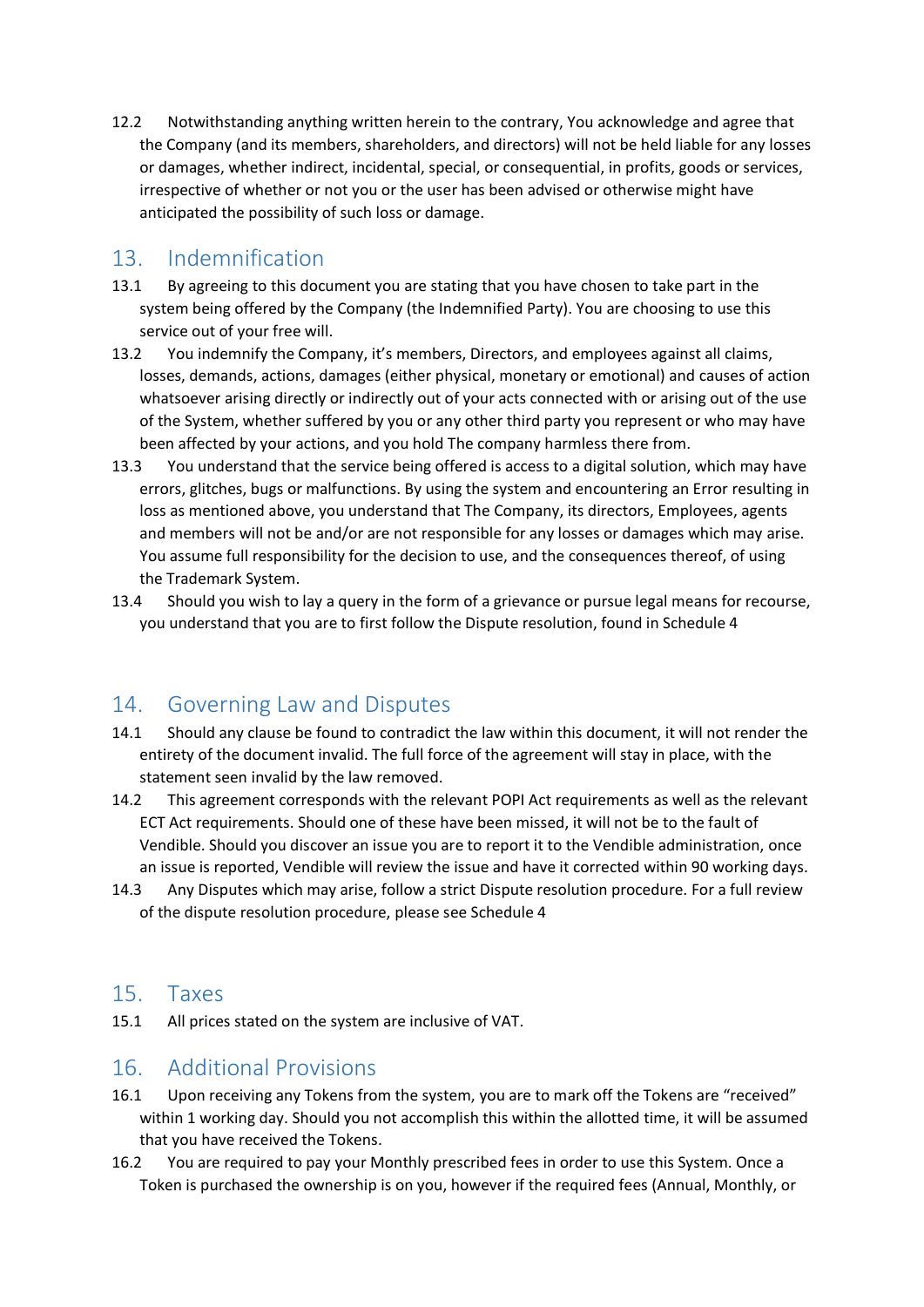Percentage) should not be paid. You will have 14 days in order to make payment. Should payment not take place, You will forfeit your access to the system rendering ALL Tokens registered to you invalid.

16.3 To be reinstated on the system, you will need to follow the dispute resolution, found in Schedule 4

## 17. Modifications

- 17.1 This constitutes the full and only agreement.
- 17.2 Vendible reserves the right to modify this Agreement by: Posting a revised Agreement on/or through the system and; Providing notice to you that this agreement has changed, generally via email where applicable and otherwise through notifications on the system dashboard.
- 17.3 Modifications do not apply retroactively unless specifically stated. You are responsible for reviewing and becoming familiar with any modifications to the Agreement.
- 17.4 Certain revisions (such as to the Terms and conditions) May ask for your explicit agreement to a modified version of this Agreement (in the form of an approval or rejection tick box) Rejecting any amendments or modification made to this Agreement means that you will no longer be permitted to use the Service. Your data will be dealt with as per Schedule 2 and 3.
- 17.5 These this document may be updated from time to time, following the guidelines set out in the ECT and POPI Act.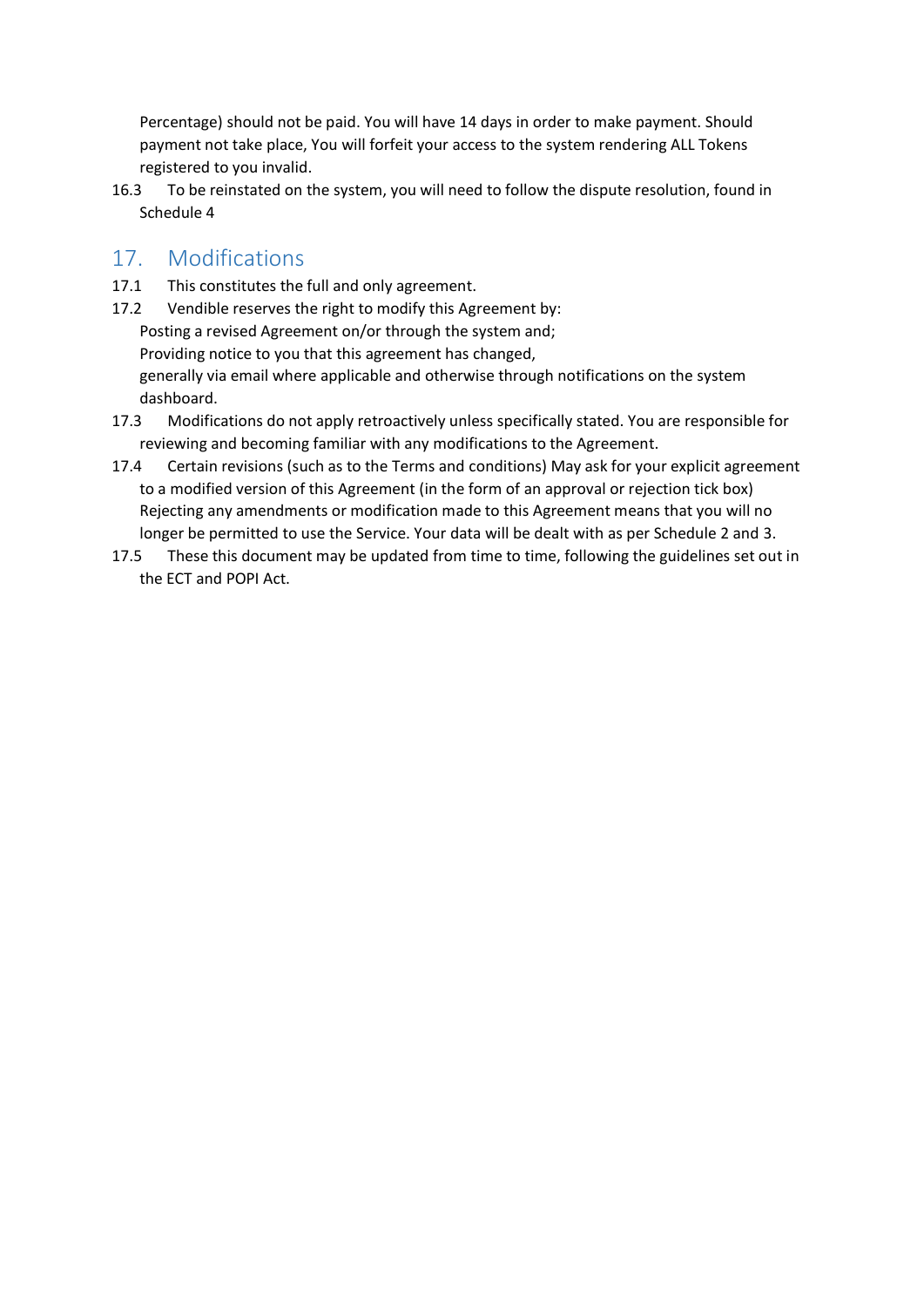# Schedule 2 – ECT ACT COMPLIANCE

- 1.1 In compliance with the ECT Act, you accept that buy filling in your name, ID number, location, and date of acceptance, that you are the individual described during the sign up process.
- 2.1 It is assumed that your Domicilium is the location specified during the sign up procedure and that any notices, should they be physical, will be in relation to this address.
- 3.1 All other notices on any updates to the software, hardware, intellectual property, or changes to the contractual information (such as the Terms and Conditions) will be sent either via email or via the Resources Tab
- 4.1 For the purpose of this Schedule, the following provision of the ECT Act are apposite:
	- 4.1.1. **Section 12**

"A requirement in law that a document or information must be in writing is met if the document or information is-

- 4.1.1.1. in the form of a data message; and
- 4.1.1.2. accessible in a manner usable for subsequent reference."
- **4.1.2. Section 13**
- 4.1.3.Where the signature of a person is required by law and such law does not specify the type of signature, that requirement in relation to a data message is met only if an advanced electronic signature is used.
- 4.1.4.Subject to subsection (1), an electronic signature is not without legal force and effect merely on the grounds that it is in electronic form.
- 4.1.5.Where an electronic signature is required by the parties to an electronic transaction and the parties have not agreed on the type of electronic signature to be used, that requirement is met in relation to a data message if-
	- 4.1.5.1. a method is used to identify the person and to indicate the person's approval of the information communicated; and
	- 4.1.5.2. having regard to all the relevant circumstances at the time the method was used, the method was as reliable as was appropriate for the purposes for which the information was communicated.
- 4.1.6.Where an advanced electronic signature has been used, such signature is regarded as being a valid electronic signature and to have been applied properly, unless the contrary is proved."
- 5.1 The Parties agree that this may be signed electronically in terms of ECTA and that in terms of ECTA, the agreement, in electronic format, is not without legal force and effect merely because it is wholly or partly in the form of a data message.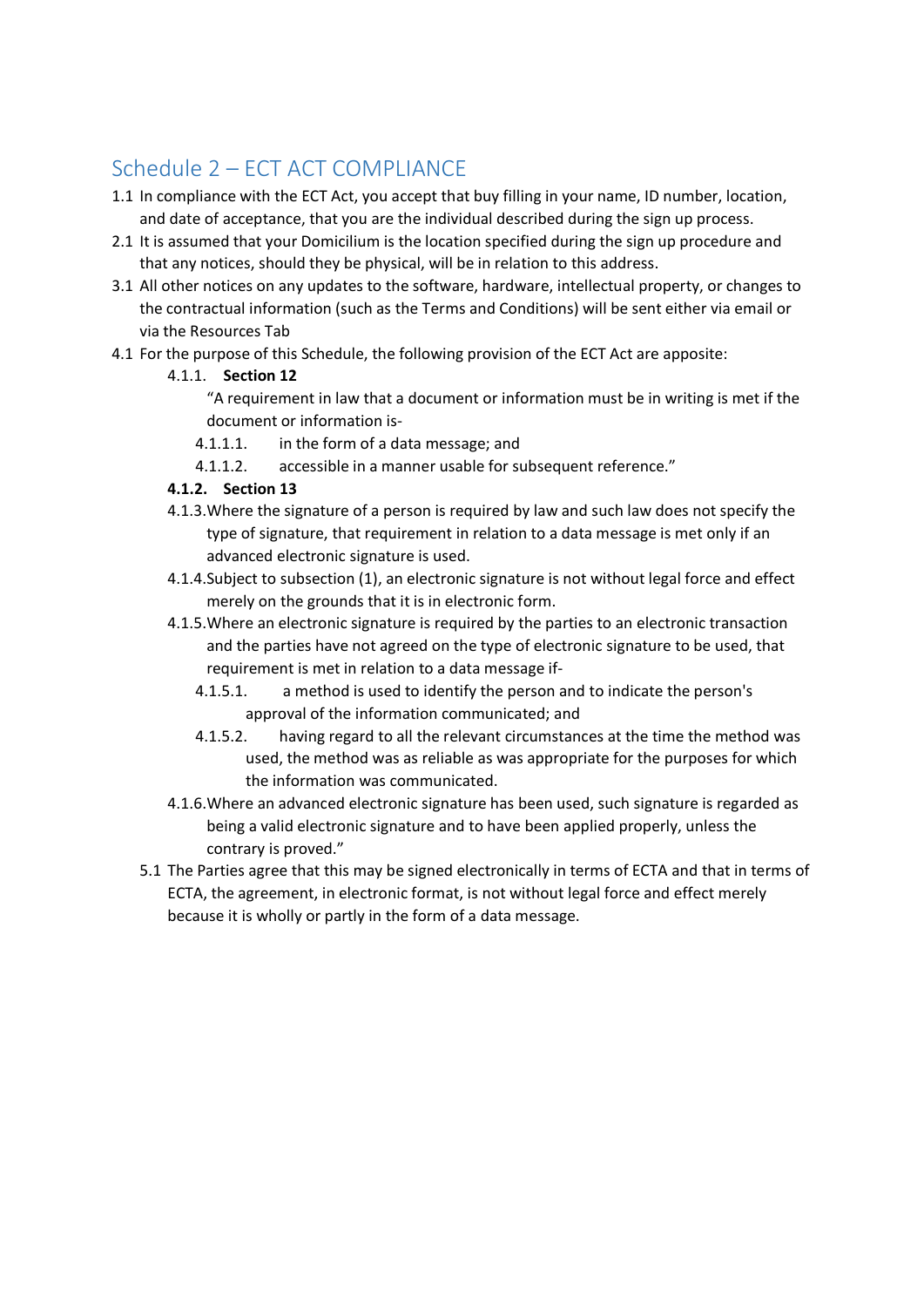# Schedule 3 – POPI ACT COMPLIANCE

You hereby declare and confirm that you, as the person/entity/body/individual/company who is providing information and hereinafter collectively referred to as the "Client", do hereby irrevocably agree and understand that any/all information supplied or given to Vendible referred to as "Vendible" is done so in terms of the below agreement.

#### **1. "Confidential information" includes, but is not limited to:**

- 1.1. Any information in respect of know-how, formulae, processes, systems, business methods, marketing methods, promotional plans, financial models, inventions, long-term plans and any other information of the client and the company in whatever form it may be;
- 1.2. All internal control systems of the client and the company
- 1.3. Details of the financial structure and any other financial operational information of the client and the company; and
- 1.4. Any arrangements between the client and the company and others with whom they have business arrangements of whatsoever nature, all of which the client and the company regards as secret and confidential
- **2. "Personal information" means personal information as defined in the Protection of Personal Information Act, referred to as the "POPI" Act.** 
	- 2.1. Information relating to an identifiable living, natural person, and where it is applicable, an identifiable, existing juristic person, including but not limited to:
		- 2.1.1.The race, gender, sex, pregnancy, marital status, national, ethnic or social origin, colour, sexual orientation, age, physical or mental health, well-being, disability, religion, conscience, belief, culture, language and birth of the person;
		- 2.1.2.information relating to the education or the medical, financial, criminal or employment history of the person;
		- 2.1.3. any identifying number, symbol, e-mail address, physical address, telephone number, location information, online identifier or other particular assignment to the person;
		- 2.1.4. the biometric information of the person;
		- 2.1.5. the personal opinions, views or preferences of the person;
		- 2.1.6. correspondence sent by the person that is implicitly or explicitly of a private or confidential nature or further correspondence that would reveal the contents of the original correspondence;
		- 2.1.7. the views or opinions of another individual about the person; and
		- 2.1.8. The name of the person if it appears with other personal information relating to the person or if the disclosure of the name itself would reveal information about the person.

#### **3. Accountability**

- 3.1. As per the POPI Act, a responsible party is required for the control of Personal Information.
- 3.2. A "Responsible party" means a public or private body or any other person which, alone or in conjunction with other, determines the purpose of and means for processing personal information. Vendible and The Trademark system simply makes the data available to the Licensor to be able to conduct business.
- 3.3. By accepting this contract, you acknowledge that a Licensor will be the Responsible party who will determine the purpose of the Data. As this is a large System with, it is only able to mark data as "Old Data" (Old Data is defined as data no longer needed in the system. This may be users who have requested to be removed or are no longer active on the system)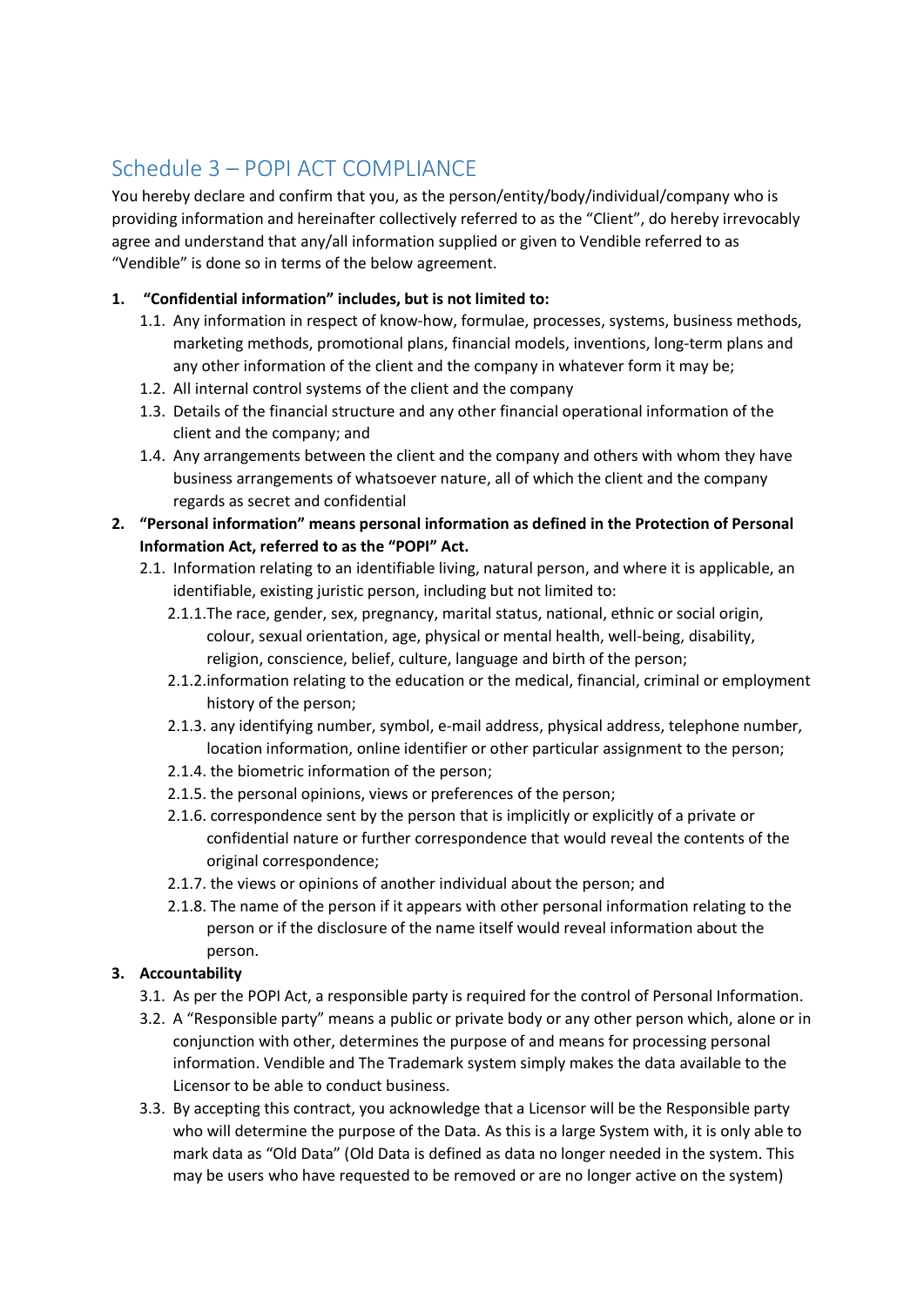3.4. The licensor is solely responsible for insuring the correct processing of Data under the POPI Act

#### **4. Processing Limitation**

4.1. As Part A of the POPI Act

#### **4.1.1. Lawfulness of processing.**

- 4.1.1.1. Personal information must be processed—
	- 4.1.1.1.1. (a) lawfully; and
	- 4.1.1.1.2. (b) in a reasonable manner that does not infringe the privacy of the data subject.

#### **4.1.2. Minimality.**

4.1.2.1. Personal information may only be processed if, given the purpose for which it is process, is adequate, relevant and not excessive.

#### **4.1.3. Consent, justification and objection**

- 4.1.4.11. (1) Personal information may only be processed if—
	- 4.1.4.1. (a) the data subject or a competent person where the data subject is a child consents to the processing;
	- 4.1.4.2. (b) processing is necessary to carry out actions for the conclusion or performance of a contract to which the data subject is party;
	- 4.1.4.3. (c) processing complies with an obligation imposed by law on the responsible party;
	- 4.1.4.4. (d) processing protects a legitimate interest of the data subject;
	- 4.1.4.5. (e) processing is necessary for the proper performance of a public law duty by a public body; or
	- 4.1.4.6. (f) processing is necessary for pursuing the legitimate interests of the responsible party or of a third party to whom the information is supplied.
	- 4.1.4.7. (2) (a) The responsible party bears the burden of proof for the data subject's or competent person's consent as referred to in subsection (1)(a). (b) The data subject or competent person may withdraw his, her or its consent, as referred to in subsection (1)(a), at any time: Provided that the lawfulness of the processing of personal information before such withdrawal or the processing of personal information in terms of subsection (1)(b) to (f) will not be affected. (3) A data subject may object, at any time, to the processing of personal information— (a) in terms of subsection (1)(d) to (f), in the prescribed manner, on reasonable grounds relating to his, her or its particular situation, unless legislation provides for such processing; or (b) for purposes of direct marketing other than direct marketing by means of unsolicited electronic communications as referred to in section 69. (4) If a data subject has objected to the processing of personal information in terms of subsection (3), the responsible party may no longer process the personal information.
- 4.2. By accepting this agreement, you confirm that you have read and understood the meaning and effect of this agreement and that you agree to be bound by it from the date of signature (electronic signature in this case). If you do not understand the meaning or effect of any of the clauses contained in this agreement, DO NOT SIGN IT, you must request that it be explained to you before accepting and concluding this agreement by contacting "Info@vendible.co.za"
- 4.3. You hereby consent to the indemnifiedParty and its officers, employees, agents and third party service providers lawfully collecting, processing, storing and transferring my personal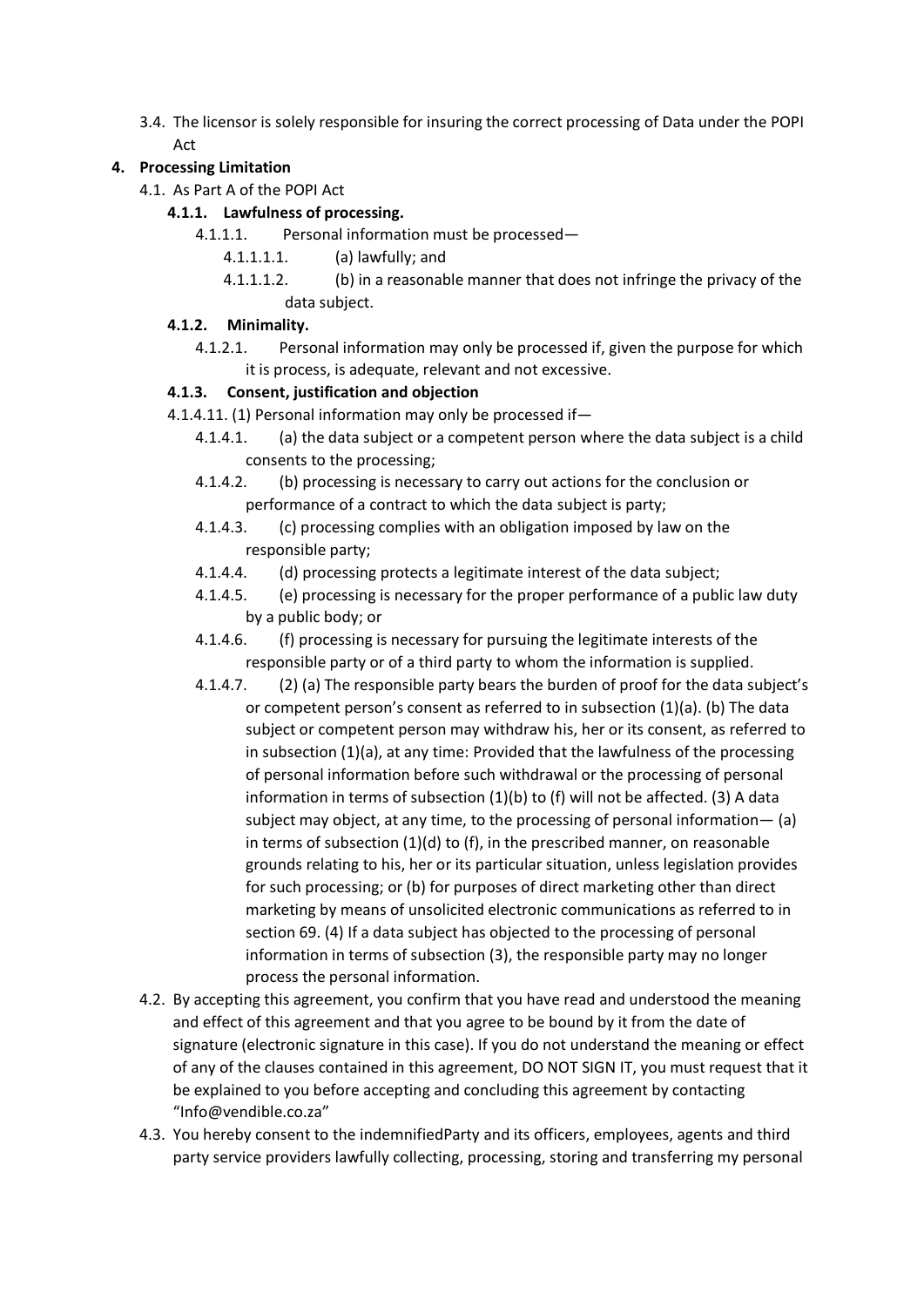information, as defined in the POPI Act. In accordance with POPI and to process such information insofar as necessary.

4.4. As a Licensor/User you agree to Act within the constraints of the POPI Act. For All relevant POPI Act sections, please view [https://www.justice.gov.za/inforeg/docs/InfoRegSA-POPIA](https://www.justice.gov.za/inforeg/docs/InfoRegSA-POPIA-act2013-004.pdf)[act2013-004.pdf](https://www.justice.gov.za/inforeg/docs/InfoRegSA-POPIA-act2013-004.pdf)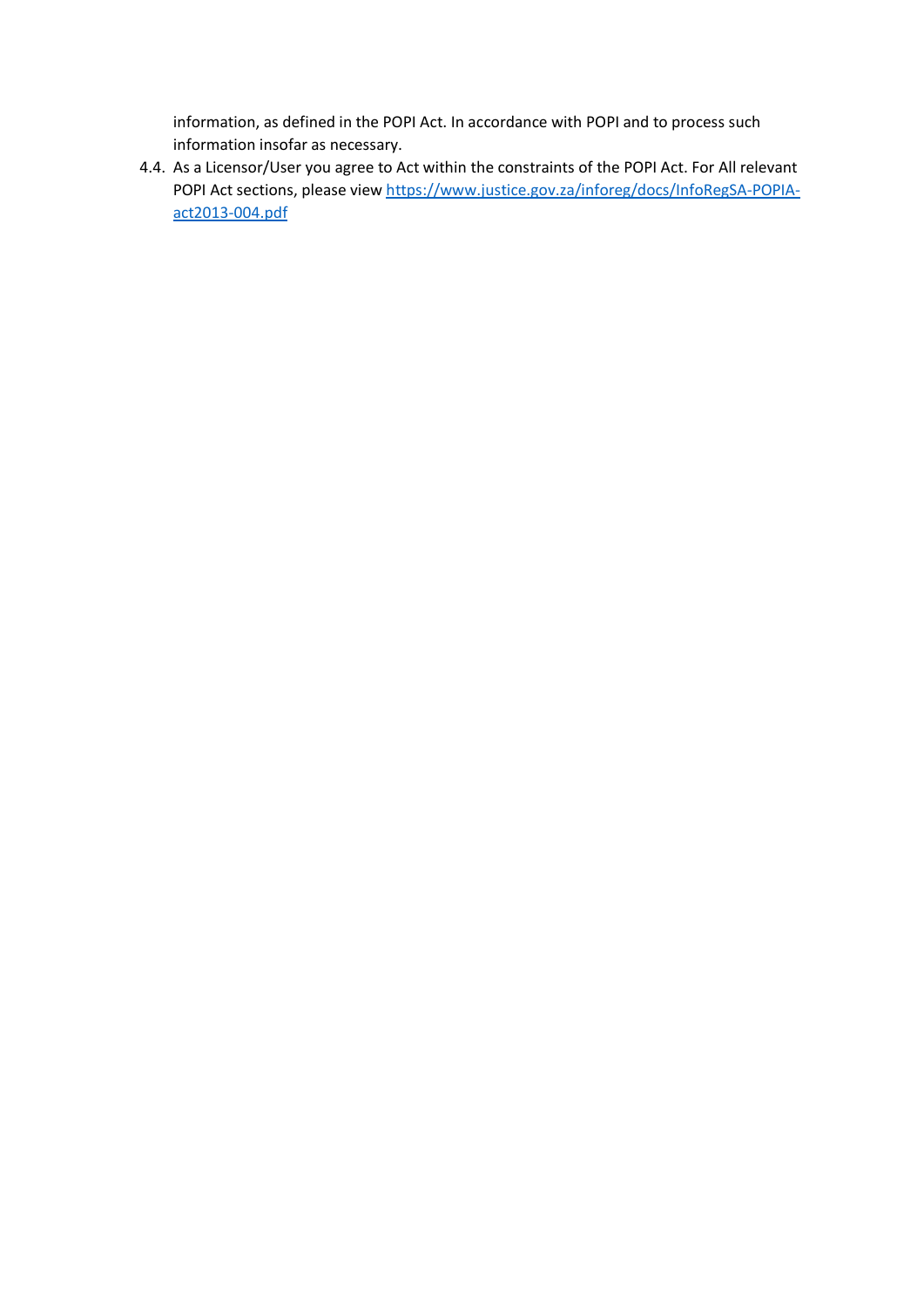# Schedule 4 – DISPUTE RESOLUTION AND ARBITRATION

#### Standard procedure will be followed:

- 1.1. If any dispute arises out of or in connection with this Agreement, or related thereto, whether directly or indirectly, the Parties must refer the dispute for resolution firstly by way of negotiation and in the even of failing, by way of mediation and in the event of that failing, by way of Arbitration. The reference to negotiation and mediation is a precondition to the parties having the dispute resolved by arbitration.
- 1.2. A dispute concerning this Agreement exists once a party notifies the others in writing of the nature of the dispute and requires it to be resolved under this clause. The parties must refer any dispute to be resolved by:
	- 1.2.1.negotiation; failing which
	- 1.2.2.mediation; failing which
	- 1.2.3.Arbitration.
- 1.3. Within ten Business Days of notification, the parties must seek an amicable resolution to the dispute by referring it to designated and authorised representatives of each of the parties to negotiate and resolve it by the parties signing an agreement resolving it within 15 Business Days.
- 1.4. If negotiation fails, the parties must refer the dispute for resolution by mediation under the rules of the Arbitration Foundation of Southern Africa (or its successor or body nominated in writing by it in its stead) [\(AFSA\)](http://www.arbitration.co.za/).
- 1.5. If mediation fails, the parties must refer the dispute within 15 Business Days for resolution by arbitration (including any appeal against the arbitrator's decision) by one arbitrator (appointed by agreement between the parties) as an expedited arbitration online under the then current [rules for expedited arbitration](http://www.arbitration.co.za/downloads/expedited_rules.pdf) of AFSA. If the parties cannot agree on any arbitrator within a period of ten Business Days after the referral, the arbitrator will be appointed by the Secretariat of AFSA.
- 1.6. The periods for negotiation or mediation may be shortened or lengthened by written agreement between the parties.
- 1.7. During the time of Negotiation, Mediation, and Arbitration. Neither party will approach a Court. By approaching the Court before these three stages have been conducted and concluded you agree that you are bring a frivolous case before the courts.
- 1.8. This clause is a separate, divisible agreement from the rest of this Agreement and must remain in effect even if the Agreement terminates, is nullified, or cancelled for any reason or cause

#### I have not made my payments and no longer have access to the system

- 1.1 Notwithstanding items mentioned in Schedule 2 and 3 as well as the entirety of the agreement. You will need to provide a proof of payment of the full outstanding amount for your membership fees.
- 1.2 During this time, your status will be moved on the system resulting in you no longer having access to any system information. This includes no longer having access to the Tokens in the system.
- 1.3 Once you have paid up your membership fees. You will be reinstated so long as no other issues arise on your name. Upon reinstatement, you will need to reissue/reorder Tokens.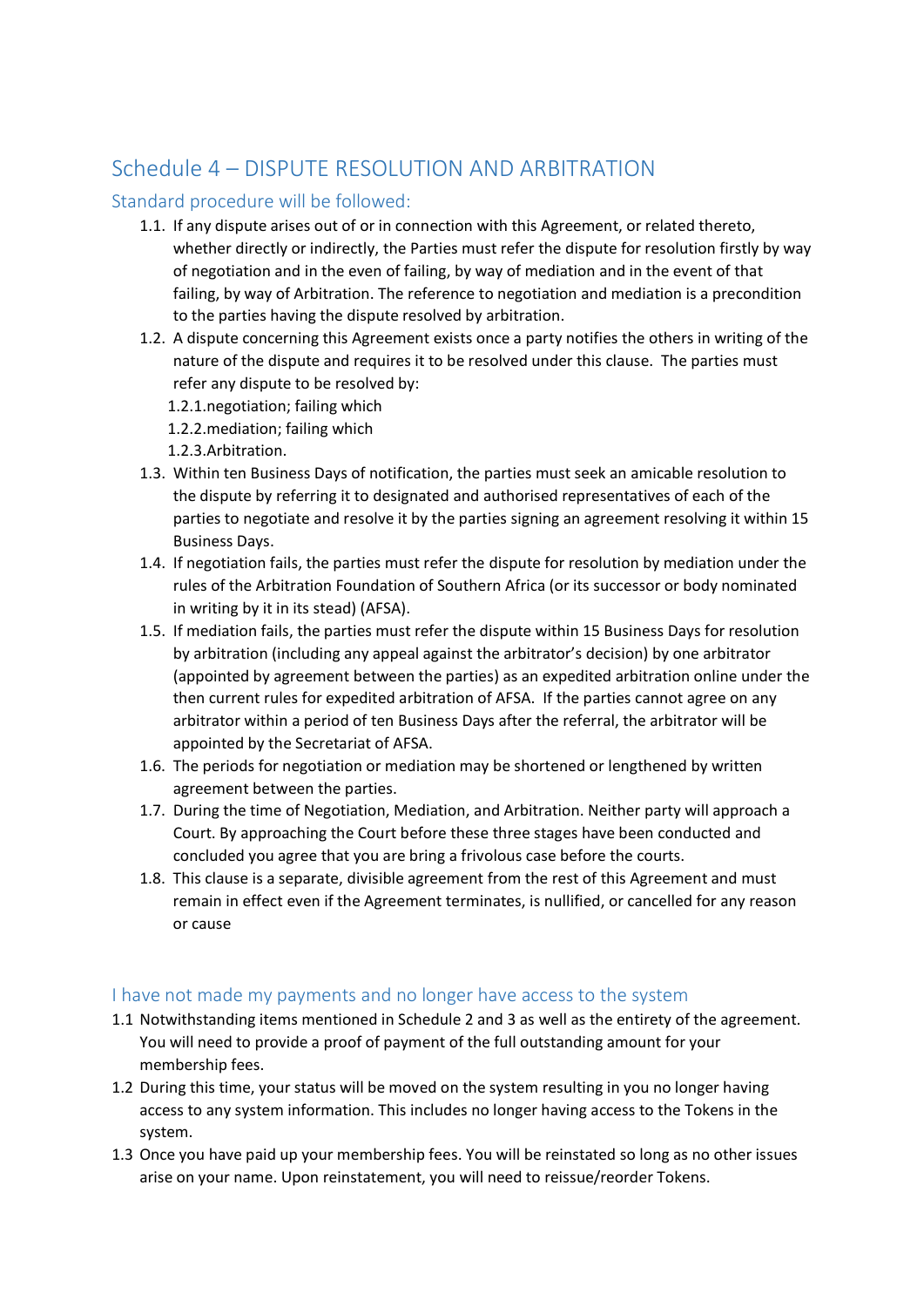#### I believe my order was not shipped

- 1.1 All printing and deliveries will be done by a third-party.
- 1.1.1 Should your Tokens not have been printed, you will need to contact the relevant printing company who has been elected to print out your Tokens. These details are made available to you through the Resources tab in the system
- 1.1.2 Should your Token Printing be completed, however your deliver has not been completed. Please contact the relevant delivery service you selected upon ordering your tokens.
- 1.1.3 The Trademark System and The Company are not responsible for the involvement or condition of these items.

#### I believe my data has not been handled correctly

- 1.1 Should you believe your data has not been handled by the responsible party correctly, You will be required to reach out to the Responsible party and inform them of where you believe it has been miss managed.
- 1.2 Upon receiving your request, the Responsible party will be required to investigate their alleged miss management.
- 1.2.1 Should there be no evidence of miss management, the data will be continue to be processed
- 1.2.2 Should there be evidence of miss management, the responsible party will be required to correct this within 90 working days.

#### I encountered a bug which I believe lost me money.

- 1.1 In reference to the indemnity agreed to herewithin. The Company, its members, shareholders, managers, and interested parties cannot be held liable for any consequential losses or damages.
- 1.2 If an issue has occurred you can report this issue, but there will not be financial recourse for this.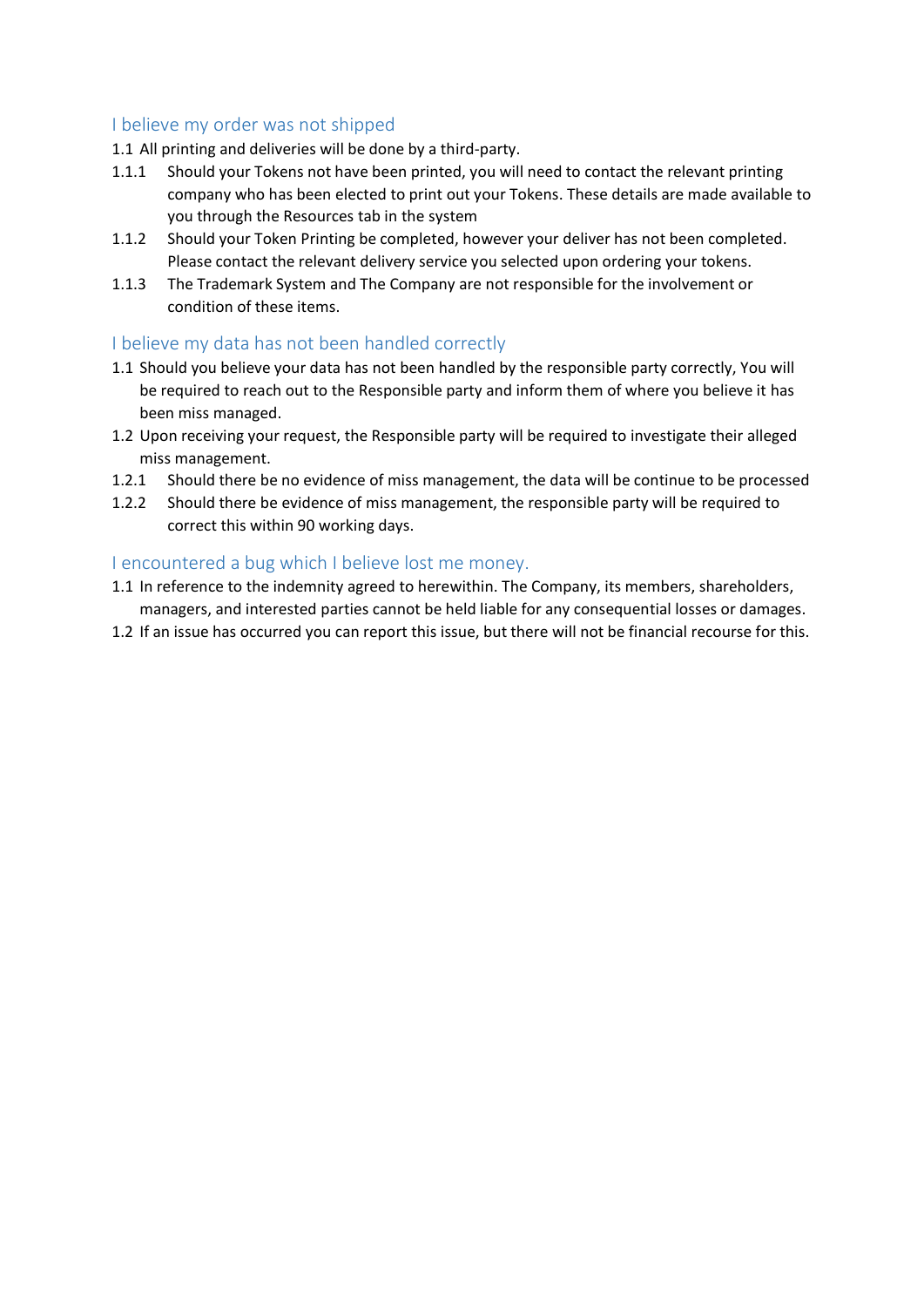# Schedule 5 – PRIVACY NOTICE

- 5.1 By using this system, have agreed to the Terms and Conditions found herewithin. Schedules 2-3 specify the POPI Act and The ECTA.
- 5.2 Who Collects your data?
- 5.2.1 Any personal data provided to or collected by Vendible is controlled by The Responsible Party.
- 5.2.2 This Privacy Notice applies to personal data collected by Vendible in connection with the services we offer.
- 5.2.3 Any Personal data provided to, or collected by Vendible is